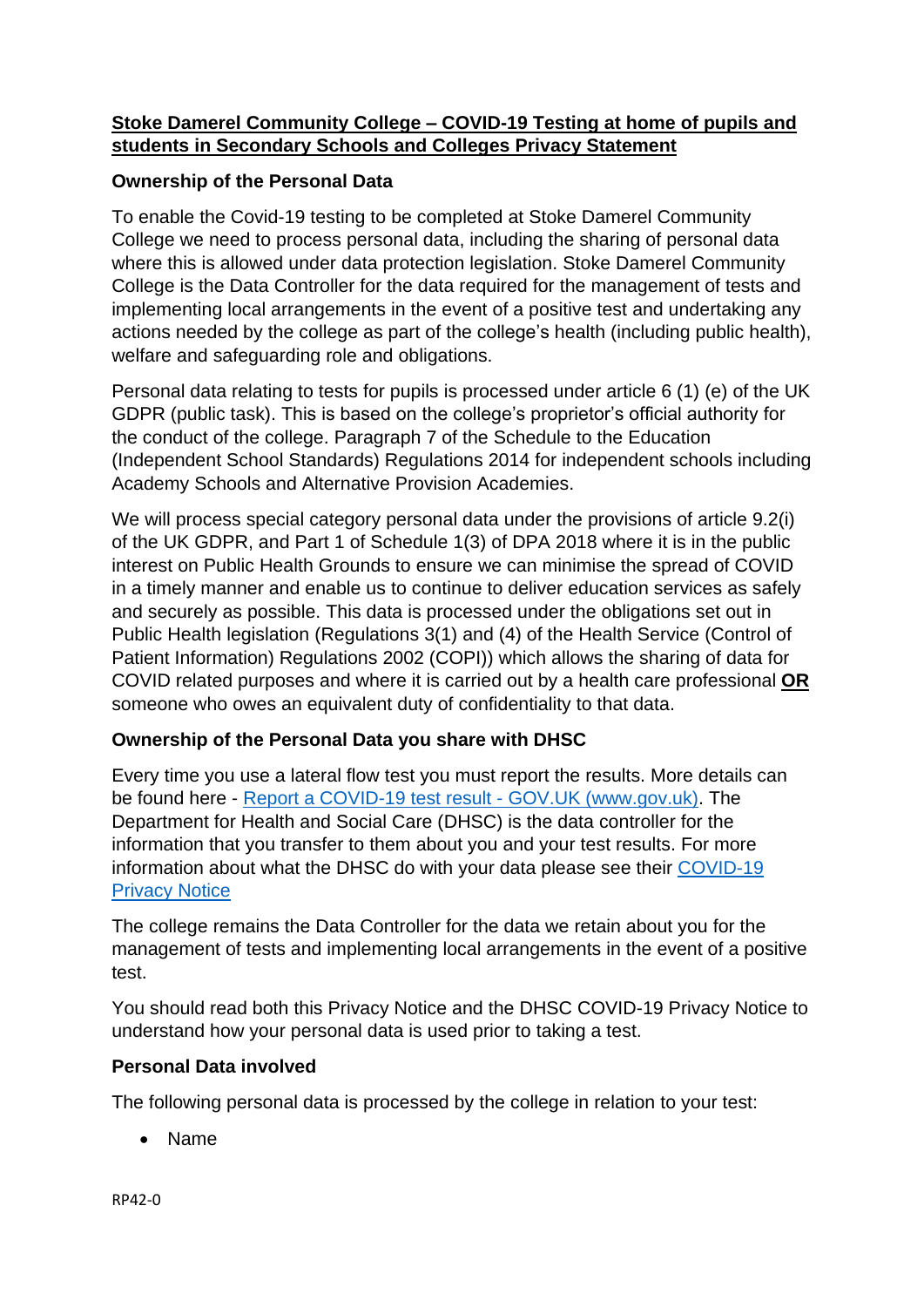- Unique code assigned to each individual test and which will become the primary reference number for the tests.
- **•** Test result

For more information about what the DHSC do with your data please see their [COVID-19 Privacy Notice](https://www.gov.uk/government/publications/coronavirus-covid-19-testing-privacy-information)

### **How we store your personal information**

The college will maintain a test kit log which will record against your name details of the testing kit which has been provided to you. The college may also record Personal Data about you in its internal COVID-19 test register (college's COVID-19 test register will not be shared with DHSC). This information will only be stored securely on locally managed systems with appropriate access controls in the college and will only be accessible to personnel involved in the management of tests and implementing local arrangements in the event of a positive test.

The college will retain its test kit log and COVID-19 test register for a period of twelve (12) months from the date of the last entries made by the college into them.

For more information about what the DHSC do with your data please see their [COVID-19 Privacy Notice](https://www.gov.uk/government/publications/coronavirus-covid-19-testing-privacy-information)

#### **Processing of Personal Data Relating to Positive test results**

We will use this information to enact our own COVID isolation and control processes without telling anyone who it is that has received the positive test.

For more information about what the DHSC do with your data please see their [COVID-19 Privacy Notice](https://www.gov.uk/government/publications/coronavirus-covid-19-testing-privacy-information)

This information will be kept by the college for a period of twelve (12) months and by the NHS for eight (8) years.

## **Processing of Personal Data Relating to Negative and Void test results**

We will record a negative and void result for the purpose of stock controls of tests and general performance of the testing process.

#### **Data Sharing Partners**

The personal data associated with test results will be shared with

- DHSC, NHS, PHE to ensure that they can undertake the necessary Test and Trace activities and to conduct research and compile statistical information about Coronavirus.
- Your GP the NHS may share the information you provide with your GP to maintain your medical records and to offer support and guidance as necessary. Any data you provide to the [school/college] will not be shared with your GP.
- Local Government to undertake local public health duties and to record and analyse local spreads.